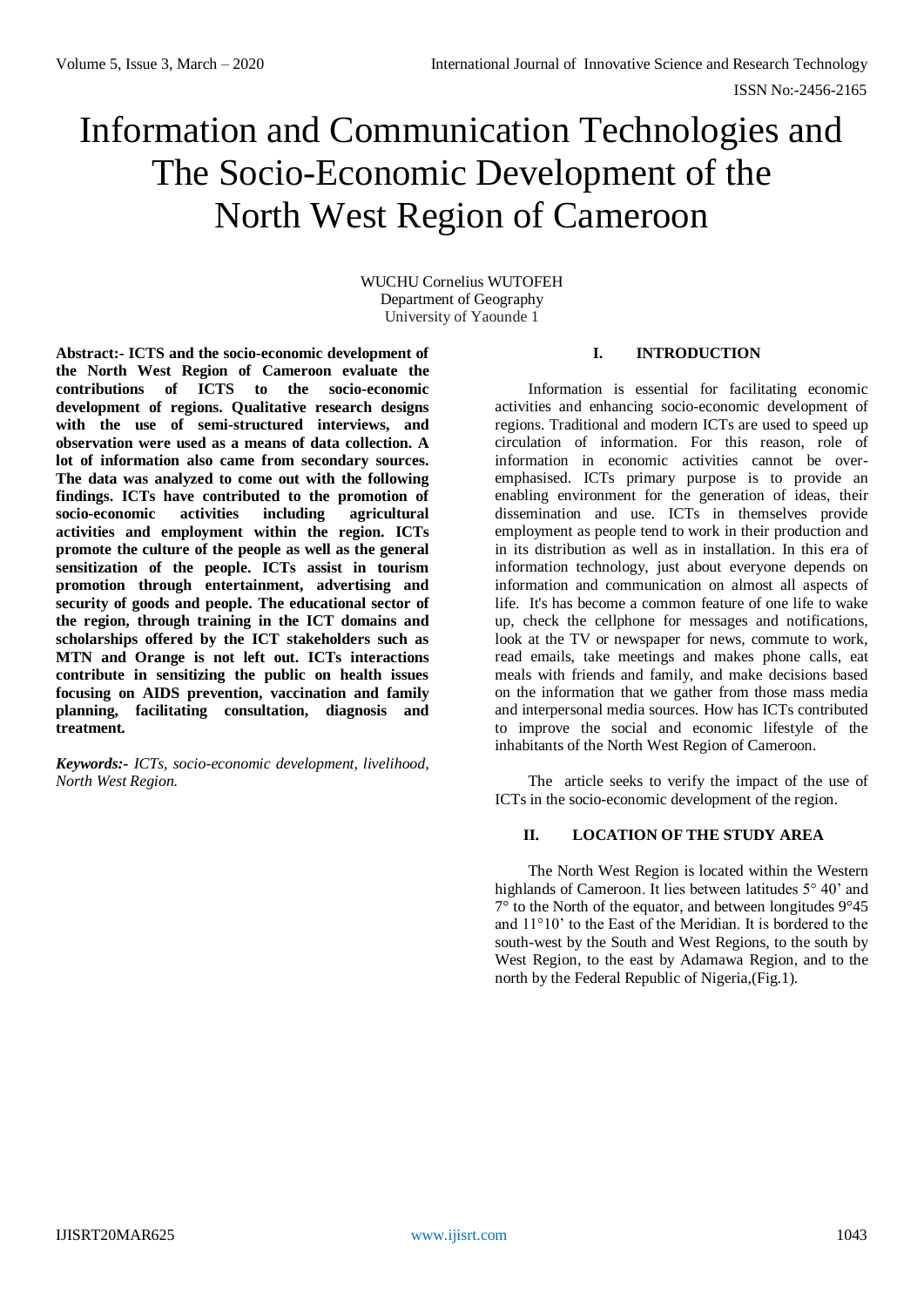ISSN No:-2456-2165



Fig 1:- Location of study area Source: Adapted from Wuchu (2016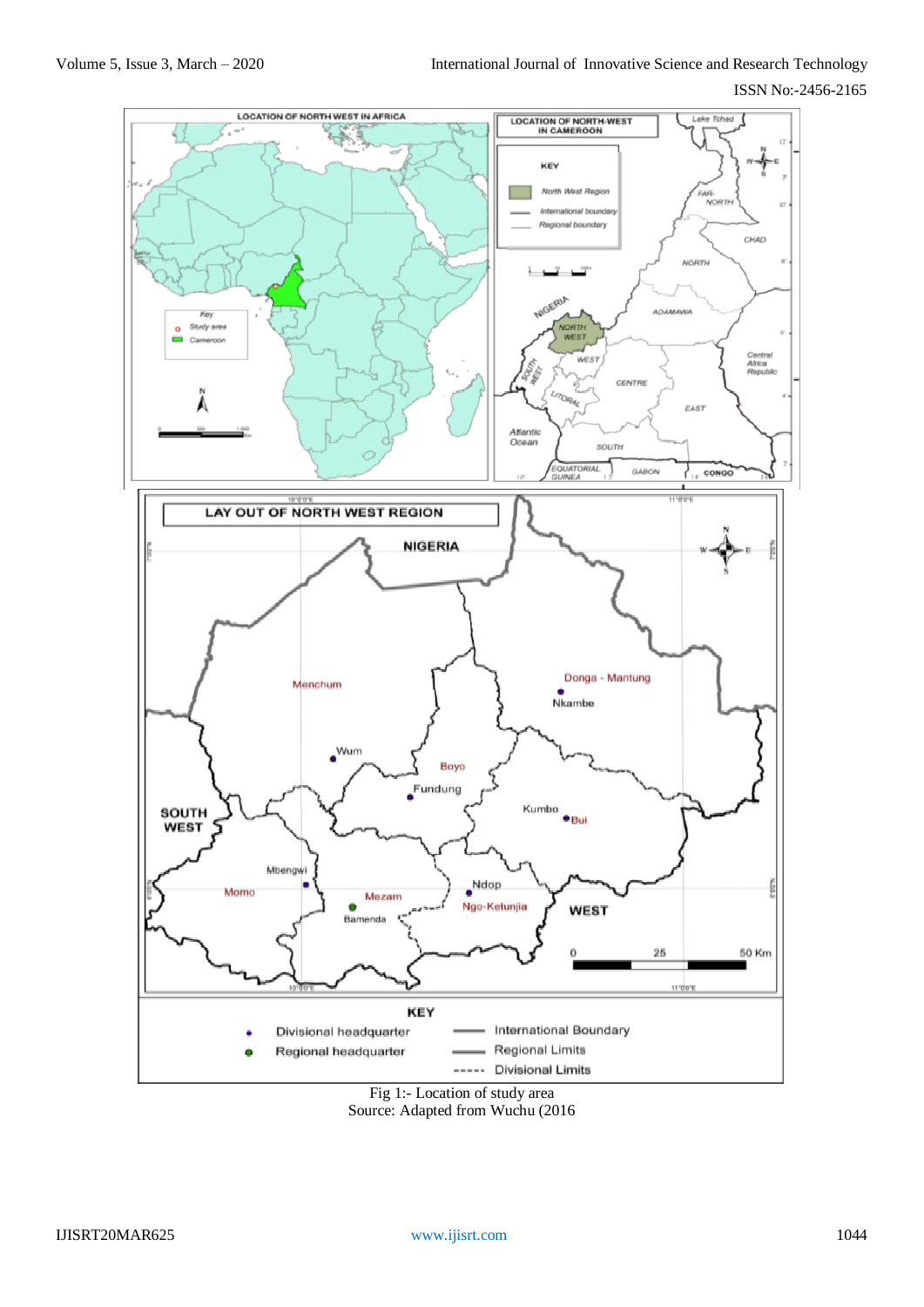The region was in 1972 decreed a province with five divisions: [Bui,](http://en.wikipedia.org/wiki/Bui) [Donga-Mantung,](http://en.wikipedia.org/wiki/Donga-Mantung) [Menchum,](http://en.wikipedia.org/wiki/Menchum) [Mezam](http://en.wikipedia.org/wiki/Mezam) and [Momo.](http://en.wikipedia.org/wiki/Momo_%28department%29) As from 2008, the province became the North West Region with seven divisions; with [Boyo](http://en.wikipedia.org/wiki/Boyo_%28department%29) and [Ngo-Ketunjia](http://en.wikipedia.org/wiki/Ngo-Ketunjia)  added.

According to the final 3rd General Population and housing Census (GPHC, 2005) results, the North West Region represented 9.9%, of the population of Cameroon, with 1 728 953 inhabitants. With an economy deeply rooted in agriculture, industry plays a very small role in the economy of the North West Region.

# **III. LITERATURE REVIEW**

Many authors have worked on the link between ICTs and socio-economic development. Some of them are Ashraf, Grunfeld, Hoque, and Alam [\(2017\)](https://www.tandfonline.com/doi/full/10.1080/02681102.2019.1596654) developed a framework to explain ICT-led socioeconomic development at the community level. Specifically, the authors looked at three community centers (BRAC Gonokendra) in Bangladesh, which provide economic and social programs to people and communities in situations of poverty. The framework also includes social constraints that may present obstacles to development. Thus while ICT may provide a means for socioeconomic development, social constraints, such as religious perceptions and mobility restrictions on women, need to be addressed to achieve the desired improvements to information access, employment opportunities, social status, education, and social awareness.

The World Bank Report "E-Development: From Excitement to Effectiveness" (Schware, 2006) highlights that "developed middle income countries and developing nations can reap benefits from having a healthy information technology (IT) supply sector. Rural based ICTs have the potential to impact on agriculture through increased revenues and diversification of agricultural production, made possible by delivering SMS-based price and crop information (OECD-DAC, 2004)

The role of ICT in economic development is expected to be manifested in productivity increase, enhancing the quality of life, reducing prices, creating new economic activities and new employment activities as well as generating wealth as noted by Pohjola, (2001). While Walters et al (2011) assessed the impact of community radio as a specific ICT tool in Indonesia and concluded that effective radio activities can make a significant change in a community's life.

In 2010, Towela Nyirenda-Jere, explores the ways that ICTs can transform agriculture in Africa. She draws attention to the current status of ICTs in Africa and the promises they hold, such as the staggering growth of mobile phone use, the halting expansion of the fixed-line

telephone network and the disappointing growth of internet access. She argues that ICTs could facilitate the creation of networks locally, regionally and globally, leading to collaborative and knowledge-sharing approaches to problem solving and research diversification. Yet, the most prevalent use of ICTs in agriculture is providing farmers with information and advisory services through SMS, voice, web portals and call centres. Munyu, H. in (2000), in the same vein examined the role of ICTs in the African agricultural sector. Richardson, Don. (1996), and Jac Stienen, Zietse , Frans Neuman (2007) compliments the role of internet in farming systems in African agriculture.

This work then follows this same direction as the previous authors to show how ICTs has improved the life of people within the North West Region, people who are essentially consumers of ICTs and their products.

# **IV. METHODOLOGY OF RESEARCH**

In order to effectively verify the hypothesis that ICTs contribute positively to the socio-economic development of the North West Region, and to evaluate the variables, socio-economic development presented as the dependent variable and ICTs considered as the independent variable, appropriate instruments for measurement of variables were used. Primary and secondary methods of data collection were used. Literature review related to ICTs, culture and socio-economic development was consulted from different websites.

The 'another' development paradigm together with the theory of local development are the basic theories used in this work. While the former focuses on community participation in development projects defining participation as a process of empowering people to participate in identifying development problems or designing identifying development problems or designing<br>development programmes. The latter, considers the The latter, considers the endogenous potentialities of territories, economic and noneconomic factors that influence local development process.

# **V. FINDINGS AND DISCUSSION**

## *A. Contribution of ICTs to employment in the North West Region*

Though the North West Region is basically an area of consumption of ICTs, running and trade on ICT equipment offers employment both directly and indirectly to a good number of the inhabitants of the region. ICTs operating in the North West have contributed significantly to improving the employment situation of the region. If we take only the case of traditional ICTs for example, table 1 indicates some of the structures and their employment records.

Table 1 is indicative of the good news brought about by the intervention of ICTs in the economy of the region in terms of employment.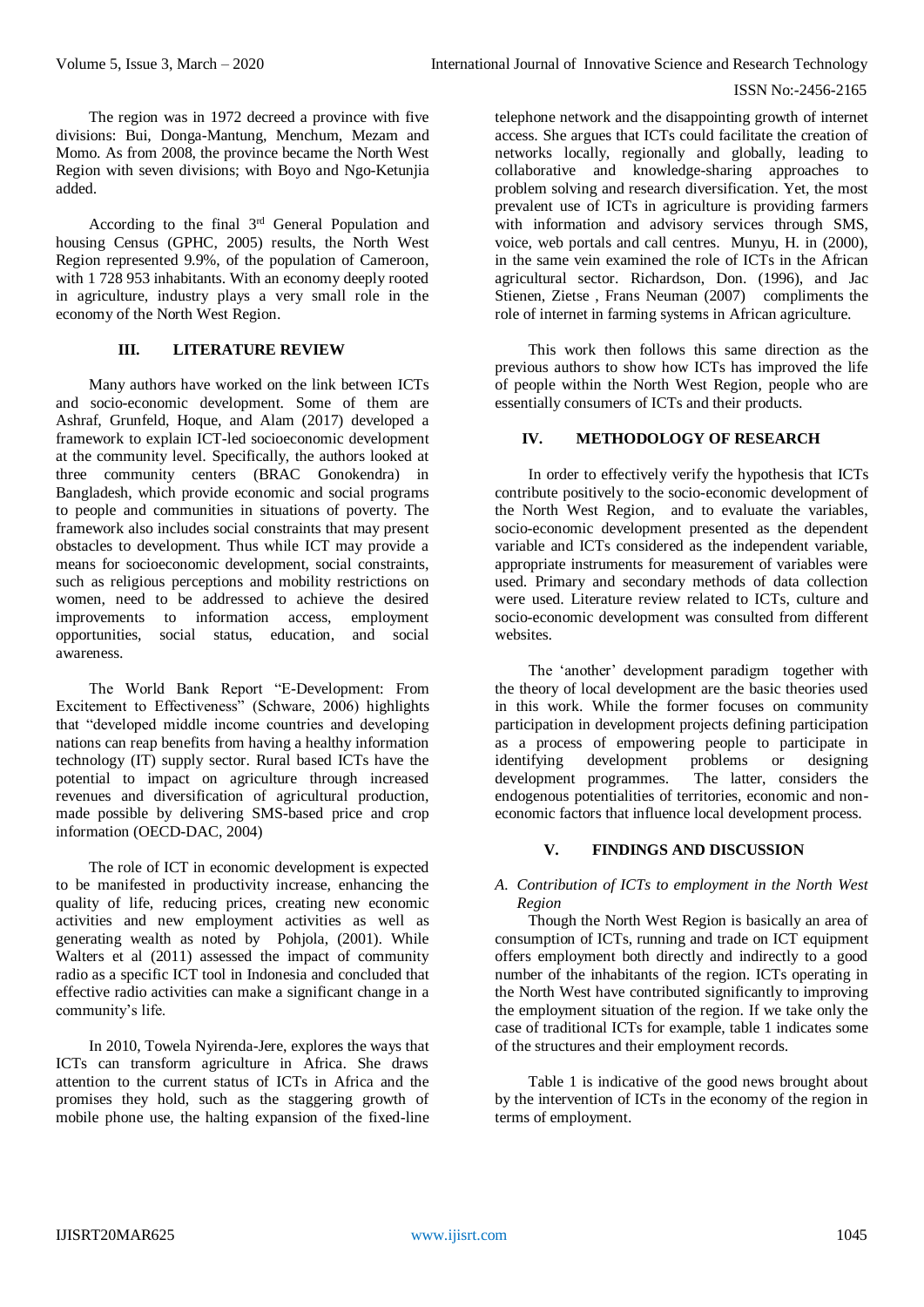| <b>Structure</b>              | <b>Number of Workers</b>                                         |
|-------------------------------|------------------------------------------------------------------|
| <b>CRTV/North West</b>        | Over 30 workers including journalists, technicians and animators |
| Cameroon Tribune              | 8 persons                                                        |
| Abakwa/CNTV                   | 12 persons                                                       |
| Foundation radio              | 13 persons                                                       |
| Donga Mantung Community Radio | 10 persons                                                       |
| Ngoketunjia Community Radio   | 10 persons                                                       |
| Oku rural radio               | 10 persons                                                       |
| Savannah Frontier Radio       | 10 persons                                                       |
| Voice of Moghamo              | 10 persons                                                       |
| Bui community Radio           | Benevolent workers                                               |
| STV/Nord-Ouest                | 2 persons                                                        |
| Dan Broadcasting System       | 3 persons                                                        |
| Canal 2/Nord-Ouest            | 1 person                                                         |
| <b>BBC/Nord-Ouest</b>         | 1 person                                                         |
| The post newspaper            | Two persons                                                      |
| Afrique Nouvelle/RTN          | 10 persons                                                       |
| <b>CBC</b> Radio              | 10 persons                                                       |
| Christian Gospel Radio        | Voluntary                                                        |
| Radio Hot TV/Horizon TV       | 13 persons                                                       |
| Equinoxe TV                   | 2 correspondents                                                 |
| <b>LMT TV</b>                 | 1 correspondent                                                  |
| Eden Newspaper                | 1 correspondent                                                  |
| Frontier Telegraph            | Unspecified                                                      |
| The chronicle                 | Unspecified                                                      |
| The farmer's voice            | Unspecified                                                      |
| The herald                    | Unspecified                                                      |
| The Horizon                   | 1 correspondent                                                  |
| The Star                      | 1 correspondent                                                  |
| Something Useful              | Unspecified                                                      |
| The Watchdog                  | Unspecified                                                      |
| World Echoes                  | Unspecified                                                      |

Table 1:- Distribution of Communication personnel in the region Source: RDR/MINCOM North-West, 2019

The television and radio stations as well as newspaper agencies provides a number of jobs. This is done directly by employing technicians and journalists who relate the public with information. These people are devoted to serving the community by providing information, and entertaining the population with diverse programmes. They are in turn given a wage that helps them in sustaining their families. The figure could have been very spectacular, if all employment figures were available. However those available show a heavy weight on the employment level of the region.

As observed from table, the traditional ICTs of the region employ and serve a good number of people in the North West. Without the radio, television and newspaper agencies, a certain proportion of the population would have never been employed. It should be noted that the table indicates direct employments offered by the agencies. However, there are a good number of people who got their jobs through information from one of the agencies but such

data was difficult to get. What of the number of people involved in distribution of newspapers? When all these are considered, the role of ICTs in employment cannot be underestimated.

Going by the aspect of trade on ICT equipment such as radio, television, computers, telephones etc, it is noted that ICT playing considerable roles in providing employment. What of the cybercafés, documentation centres that employ a good number of people as discussed in chapter four. Without such media, many would have been without jobs within the North West Region.

## *B. ICTS and improvement in agriculture*

ICTs help farmers in diverse forms such as in production and marketing. Quoting Sera Williams (2011) in Wuchu 2019, access to ICTs makes it possible for farmers to find and share information with other communities and keep up to date with weather forecast which assist them in increasing yields. ICTs also comes in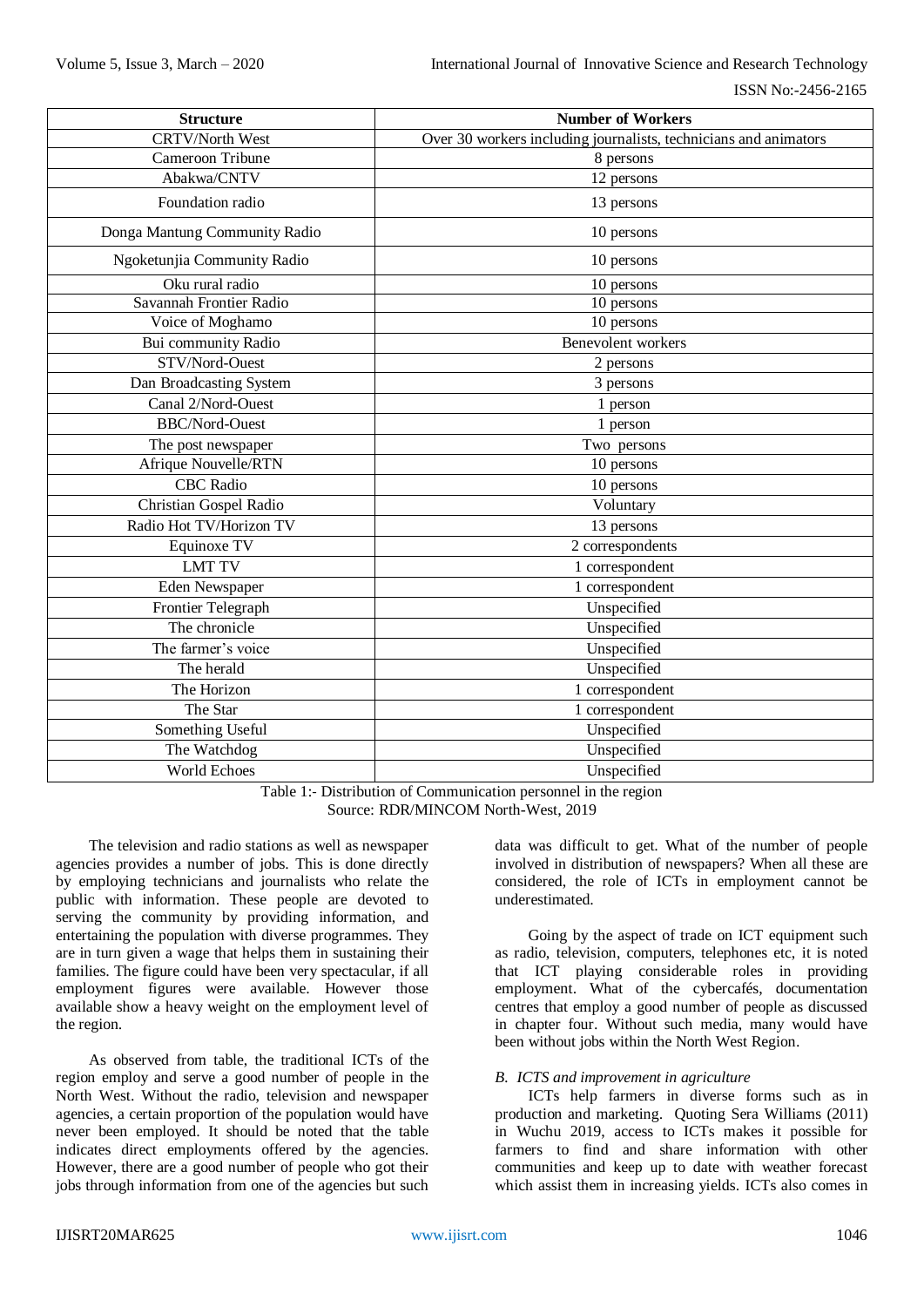#### ISSN No:-2456-2165

once harvested, the internet or telephone helps farmers gain entry to new markets. Radio broadcast detail the symptoms and treatment for crop diseases, videos demonstrate pest control techniques and web pages provide satellite imagery and analysis of local soil and vegetation. These tools help farmers plant the crops most suited to the region and the expected weather and increases their crop's resistance to pest, all of which enable them to significantly increase yields. Additionally developed software collates and distributes market data to farmer's mobile phones so that once their crops are ready they have information necessary to secure a good price for their produce.

According to the findings of Wuchu 2019, Mama Therese Fonka, a potato farmer and retailer recounted her success story with application of ICTs. She explained how she benefited from a project jointly carried out by GenARDIS (Gender, Agriculture and rural development in the Information society) and the SB Mathur Foundation. The projects involved farmer groups from Bangang, Bafoussam and Kamina in the West Region as well as Gyendu-Santa in the North West Region. The farmers underwent training on how to make a call and how to send an SMS in order to get vital information in real time. The farmers were interested in knowing how much of what they produced sold in the national and international market, how much of farm inputs like fertilizers and pesticides costs and how much they could pay to get their produce to some markets etc. The farmer told us that the training helped them to understand the dirty role intermediaries played in denying farmers the chance to fully benefit from the fruit of their labour. She explained " we make a simple call to the wholesaler to arrange for the provision of farming equipment' according to her, improved potatoes seeds that they used to buy for 200FCFA, a kilogram from retailers in the open market now are bought for half the amount at the wholesalers. ' when people come from town claiming that the prices of foodstuffs have dropped in the market, I just make a phone call to the specific market to demonstrate that the person is telling a lie" instead of giving away 15 litres bucket of potatoes for the almost traditional CFA, 2000, we now sell at CFA, 3000 because those who buy from us to sell in Yaounde or Douala will do so for at least CFA 5000F CFA.

## *C. ICTS and the improvement of the health sector in the North West Region*

ICTs are used to facilitate remote consultation, diagnosis and treatment. Public broadcast media such as radio and television as well as written press and mobile devices are effectively facilitating the dissemination of public health information related to disease prevention techniques. ICTs in all its forms have contributed to provision of health in the North West Region of Cameroon. In this section of the work we will concentrate on the particular case of health services offered by the Cameroon Baptist Convention's Health Board The Services range from village Primary Health Care to highly specialized hospital based care with an integration of other social services. The Cameroon Baptist Convention Health Board Press Division officially started in 1996 with the

publication of a monthly Newsflash. The prime intention at the time was to keep friends and funding partners abreast of developments and latest happenings within the CBCHB. The newsflash later became a medium through which staff were equally educated and informed on goings-on within the Board. The newsflash, which has evolved into a fullfledged newsletter, now serves as a useful medium for providing authentic, credible and verifiable information on diverse issues and happenings in the organization. The HB Chronicle which is 8 pages publication discusses some issues as concerned health provision in the region. This magazine is a monthly newsletter. Its content summarizes development and happenings during the month and updates stakeholders on regular issues within the organization. Radio programmes are broadcasted to discuss health and environmental issues, over CRTV National Station, and the Baptist radio at the Baptist centre in Nkwen- Bamenda. Partnesships have been signed with public media and the American media section to support activities of the institution. A CBCHB website is available with the necessary information that can attract the public. The website is **cbchealthservices.org.** This website provides a handful of information to the public about the health board. One can discover from this that postal services, the telephone and the internet are essential to health provision in this region and following the words of the Director. If you want to contact the health board for any information, you have a choice between, post, phone or email. This makes the institution open and easily accessible to the population. A lot of wasteful journeys are avoided. Appointments to visit the hospital for specific cases are made either through email or through telephone before we ever get there. Our movements now become specific oriented thus time and financial management is enhanced. The ICT services of the CBC Health board have not only helped to improve on contacts, between patients and medical personnel but have improved on the performance and extension of health services.

Elsewhere, MTN foundation has assisted in the provision of health services with the North West Region. The foundation has engaged in ameliorating the quality of life of the community by engaging the fight against HIV/AIDS. Since 2005, the foundation donated an HIV/AIDS test kit to the Bamenda Regional Hospital which assisted much in screening exercise in this Region. The foundation in partnership with ONUSIDA and ACMS launched the y'ello Reglo programme to sensitize youths on the dangers of HIV/AIDS. In partnership with World Bank and others partners it launched the Caravan No SIDA to save the people of the North West Region starting 2006.

Later in February 2011, the region benefitted from this foundation through the anti-malaria campaign in Bambui during which over 3000 malaria test were conducted and drugs distributed alongside 2100 treated mosquito nets.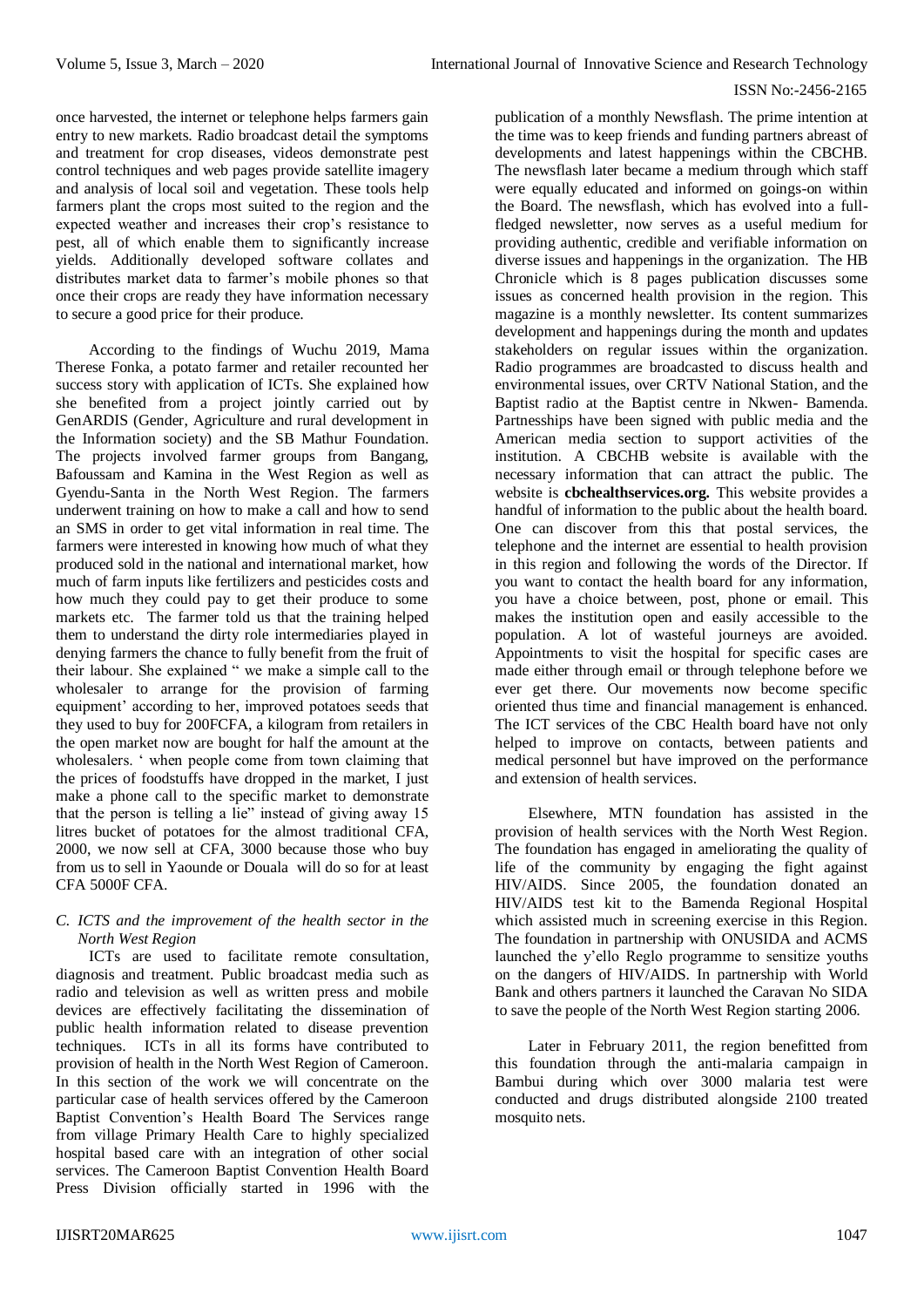Orange foundation on its part has constructed latrines in Government School Old Town in Bamenda. The Orange love story in the North West Region came to its lamp light with the reception of latrines at the Government school old town Bamenda. An achievement sponsored by the Orange Foundation. These are quality toilets that will go a long way to reduce cholera in the school milieu. This is a sample of the modern toilet constructed by the orange foundation for pupils of Governement School Old town in Bamenda. The foundation has successfully realized two water projects in the North West region. Belo and Sabongari have benefitted from this foundation and today are enjoying portable water.

## *D. ICTS and improvements in the educational sector of the region*

The prohibitive cost of ICT equipment means that the vast majority of children in the developing World leave school having never touched a computer for example in a classroom. However, ICT skills are essential to level the playing ground between children in developing World and other parts of the World. With ICTs, teachers can gain access to up to date teaching materials while children are able to learn the ICT skills required for further education and higher paid employment.

In the North West Region, this need is pressing but much is being done to integrate ICT skills in children. The school curricula have been revised integrating ICTs at the primary school level. The case of Presbyterian schools within the region is a prominent example. The Presbyterian schools will be taken as example to illustrate integration of ICTs in education.

Presbyterian education board in Cameroon is working in collaboration with Computer Aid International to ameliorate access to ICT by the schools. The education board buys computers from Computer Aid at a reduced price (50% discount) and connects Internet to the computer laboratories. Where there is no electricity, generators are used. Presbyterian Secondary School Andek though with no electricity has an equipped computer laboratory that uses generators for energy supply. CPC Bali, PSS Azire, PHS Mankon, PSS Nkwen, PSS Mankon, PGSST, Bafut, PHS Nkambe, PHS Batibo all have well-equipped computer laboratories.

Computer Aid also offers trainings to teachers and trainers following the need and density of infrastructure. The PCCs has a school database, where their schools are connected and in this way material and information is exchanged easily. Elsewhere, MTN foundation has assisted the educational sector of the region. Through a school connectivity programme, some schools have benefited from MTN's largess.

In the domain of education, science and technology, MTN foundation has put in place a school connectivity programme. The programme is aimed at facilitating access of students of secondary school to ICTs, in the framework of the programme, the foundation has installed over 10

multimedia centres. Our Lady of Lourdes College Mankon has benefitted from this gesture with over 20 computers connected to Internet and a monitor who assures initiation of students into the New Information and Communication technology.

MTN through it back to school project has over the years worked hard to improve the sector in the North West Region. On September 19<sup>th</sup>, 2014 over 100 pupils of the Mbingfibieh primary schoo benefited from school materials, bags, exercise books, pens and other school materials. The garden for healing and education hosted the ceremony to handover school kits to underprivileged children of the North West Region. Over 400 inmates of structures such as shaping destiny Batibo, Harvest children home, Afoni children of hope, ACTOVCD, Good Shepard and Garden of healing and education were provided with didactic material. The foundation intends to massively invest within the next four years in the construction and equipment of schools, capacity building of teachers and promotion of excellence in teaching science and technology.<sup>1</sup> Apart from MTN, Express Union each year, carry out a scholarship scheme whereby, best students in the GCE Examination are provided with at least one hundred thousand francs scholarship/grants.

Many students have equally gained admission into schools abroad with the help of the Internet. Some have not only gained admissions but scholarships and some even go to the level of jobs. This would not have been possible without the intervention of ICTs. Students that use ICTs in research perform better since an array of material is available for them to exploit. This is the case of students using the telecentre services in Jakiri and many other schools that are connected within the region. Students gain admission thanks to the diverse advertisements over the radio, TV and newspapers within and out of the region.

Lets us consider the case of the National polytechnic that is flourishing in the educational landscape of the region. The institution can be accessed through [www.npbedu.org.](http://www.npbedu.org/) This website permits the institution to communicate with its partners. In this website you can get in contact with the institution either through its post box, telephone numbers or email address. The web link permits students to apply online and to consult their results. The website opens to facebook and twitter amongst others which permits students to interact and gain knowledge. The institution has a modern computer laboratory with internet services available for students and lecturers. The institution equally runs a printing press which operates a secretariat and a laboratory.

Apart from the involvement of the institution in using and offering ICTs equipment, associated ICT services such as documentation centres with computer secretariats and call box services are dotted all around the campus where students and non-students benefit from.

1

<sup>&</sup>lt;sup>1</sup> The sun No.0252, 25 September 2014, p.10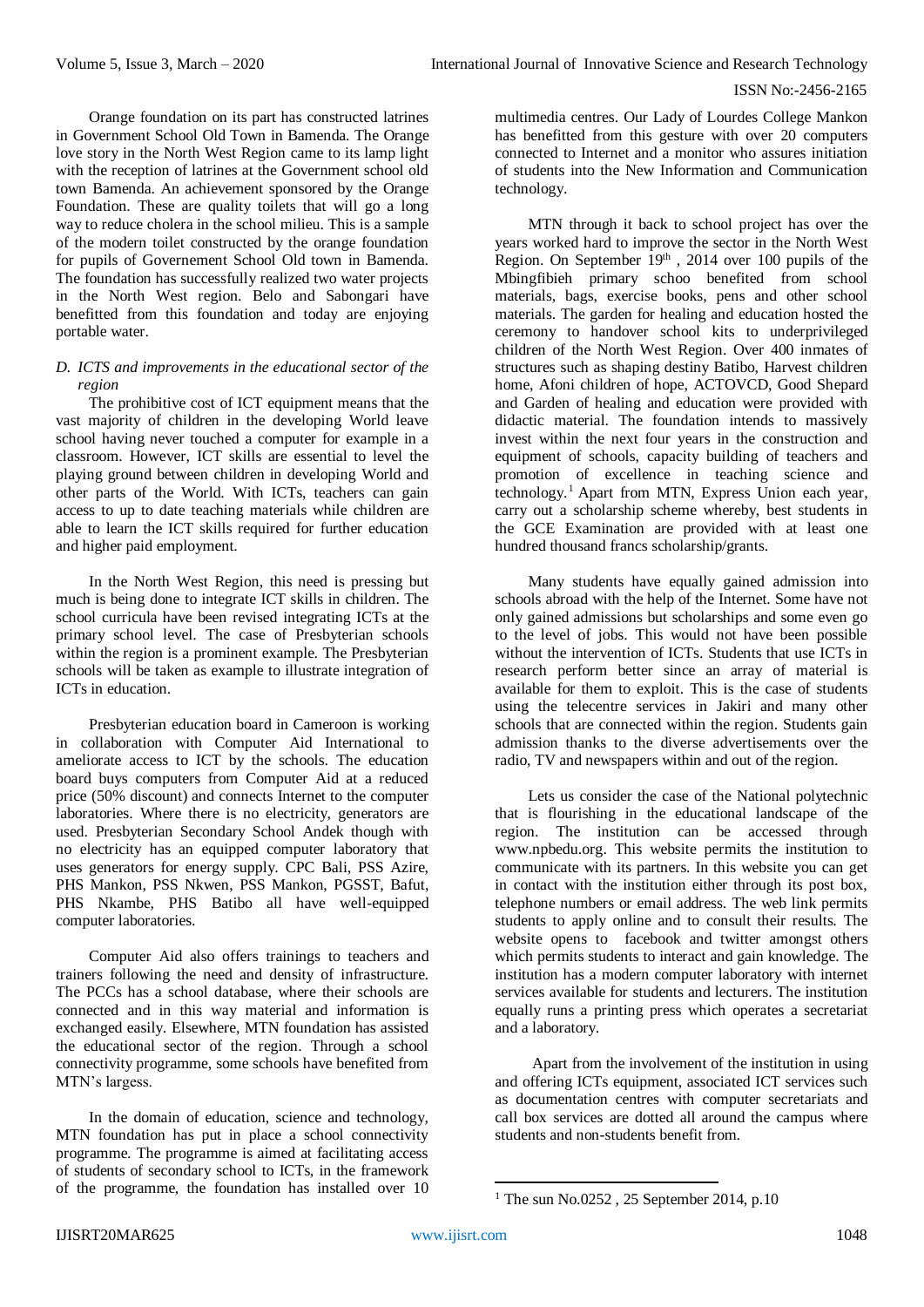#### ISSN No:-2456-2165

#### *E. ICTS and advancement of the tourism sector of the North West Region*

The North West Region is well advanced in terms of tourism infrastructure**.** This is partly due to the rich cultural heritage of the region in terms of diversity in culture, natural scenery and the hospitality of the people. Here and there is a diversity of hotels, inns, restaurants that provide for local and international dishes. ICTs have provided a push to the development of this sector. ICTs are found to be useful in the areas of advertising the services offered, getting in contact with customers, online reservations, entertainment etc. this is why a click on the internet will provide you a diversity of hotels to choose.

A click on http://www.topstarhotelbamenda.com/about\_us.html shows the website of top star hotel with the outer View of the hotel and a room which exposes the beauty of the hotel. Through its website you can programme a trip to Bamenda and spend a night at Top Star Hotel. The internet services within the hotel, the phone sets in the rooms and cabled television sets make the stay in this hotel comfortable.

Most renounced and highly frequented hotels within the region, such as Azam hotel, Blue pearl, Manfield Plaza, Pelican and Mondial hotel all 3 star hotels as well as the famous saddle hill ranch and resort 4 star hotels amongst others are highly connected to the world through internet services and available telephone services amongst others.

Looking at these cases, it is clear that the hotels make use of the three different forms of ICTs, though an inside look shows that there are television sets. Telephone either fixed or mobile is available for the potential users to contact the hotel staff and make reservations. Reservations are also made online and this eases movement of people who move with some degree of certainty of where they are to stay. Post Boxes are available as well as fax services. The Television is used for entertainment which is usually connected to cable network of satellite dishes. Internet connections are also an essential part of most of the hotels in the region especially those in Bamenda town. Youths especially prefer such internet connected Hotels to those without. All these hotel operators agree that there is an added value and brings in more people than expected and this has made the business to be productive these days. It becomes easy to make contacts and it was noted that hotels with no contacts are less visited, those without internet connections or cabled television or telephone services is not much considered by users today.

# *F. ICTs and improvement in the culture of the Region*

ICTs are useful in accompanying indigenous people and communities achieve custodial ownership, rights of interpretation and commercialization over their own cultural heritage. ICTs should be noted is a vector of

globalization. Through the radio, television, internet etc people are getting in contact with different cultures and this has greatly modified the culture of the people. The youths are the age group that has been greatly affected. It is this age group that easily adapt to different cultures. It is common to meet young girls and boys dress almost half naked. This is the influence of television. Cultural and development associations of the region are taking advantage of this technology. Each time there is supposed to be a cultural manifestation, the people go to the media to announce and advertise their culture. The community radio and some local radio stations broadcast important programmes in local languages and most villagers take interest in listening to such programmes which in most cases helps them improve on language, agricultural practice health and education. When we take the case of the Babungo people of Ngoketunjia Division, we discover that their culture is being sold online. Go to [www.babungo.org](http://www.babungo.org/) and you get information about the Babungo people. If you want to know about their museum, you log into [www.museumcam.org/en/babungo//](http://www.museumcam.org/en/babungo/) where you will discover the museum, the legend, myth and history of the Babungo kingdom. Annual festivals that take place are equally blogged on the internet. For example, the Nikai festival is found on the Unesco website, UNESCOportail.unesco.org/babungo. It is very common to find online communities in the internet pertaining to the Mankon, Nso, Kejom people where most information is being exchanged.

## **VI. CONCLUSION**

The gains provided by ICTs, comes not only from the technologies themselves but also from their ability to facilitate technological recombination and change leading to innovation (UNCTAD, 2008). It is generally accepted therefore that transformations in the global economy can be fuelled by ICT-powered innovation. As such, it is imperative for Africa, and Cameroon in particular to continue to prioritise ICTs on its development agenda both within the primary and other sectors of the economy.

We can therefore round up our discussion by stating that, ICTs have contributed to the wellbeing of the inhabitants of the North West region. Through internet applications, telephone operations, radio and television as well as newspapers or the money transfer agencies. The people have witnessed improved access to education improved, employment situation improved and agricultural activities improved. The people are able to make travelling and lodging arrangements before displacements. Patients are able to make rendez-vous with medical personnel without displacements and some even make consultations on phone. Family ties have been improved through telephone contacts and this has greatly contributed to the family wellbeing.